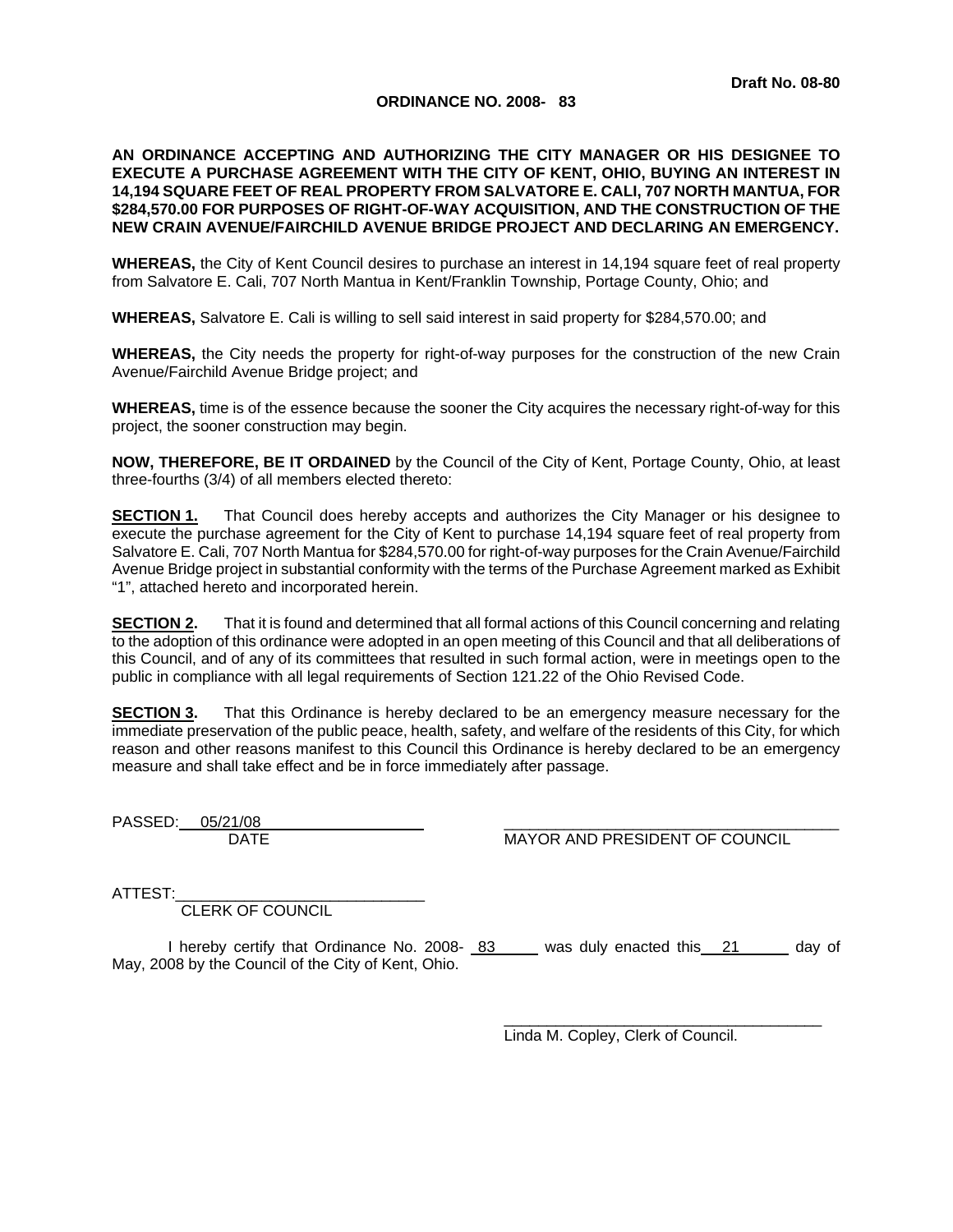# **CONTRACT FOR SALE AND PURCHASE OF REAL PROPERTY** WITH BUILDING(S)

# PARCEL(S): 28 WDV POR-CRAIN AVENUE

This Agreement is by and between the City of Kent ["Purchaser"] and Salvatore E. Cali, Trustee; "Seller" includes all of the foregoing named persons or entities]. Purchaser and Seller are referred to collectively in this Agreement as "Parties."

In consideration of the mutual promises, agreements and covenants herein contained the Parties contract as follows:

#### **Price and Consideration** 1.

Purchaser shall pay to Seller the sum of \$284,570.00, which sum shall constitute the entire amount of compensation due Seller for: (a) the real property to be conveyed, including all fixtures; (b) any and all damages to any residual lands of Seller; (c) Seller's covenants set forth herein; (d) any and all supplemental instruments reasonably necessary to transfer the title of the subject property.

Seller shall be exclusively responsible for all delinquent taxes and assessments, including penalties and interest, and for all other real estate taxes and assessments that are a lien as of the date on which this Agreement closes. The taxes and assessments for the current calendar year shall be prorated on an estimated basis to the date of acquisition of title or date of possession, whichever is earlier in time. Seller shall be responsible for any and all future installments of any special assessments levied and assessed against the real property, whether or not any such special assessment has been certified to the county auditor for collection, provided that such installments of special assessments shall be a lien on the subject real property as of the date of transfer of title. Purchaser may withhold in escrow a sufficient amount of the purchase money to satisfy the foregoing items to be paid by Seller; any balance remaining after such taxes, assessments, etc., are discharged shall be paid to Seller and any deficiency shall be the responsibility of Seller.

#### $\overline{2}$ . **Estate Sold and Deed to Transfer**

Seller, upon fulfillment of all the obligations and terms of this Agreement, shall sell and convey to Purchaser, its successors and assigns, the property which is more particularly described in Exhibit A attached hereto and by this reference incorporated herein, together with all the appurtenances and hereditaments thereunto belonging and with all buildings and improvements now located thereon, and all fixtures of every nature now attached to or used with said land, buildings and improvements including, but not limited to, all heating, hot water, air conditioning, plumbing, attached electrical fixtures with bulbs or tubes, window shades, venetian blinds, curtain and traverse rods, awnings, storm and screen sashes and doors, and shrubbery and trees.

**CSR** State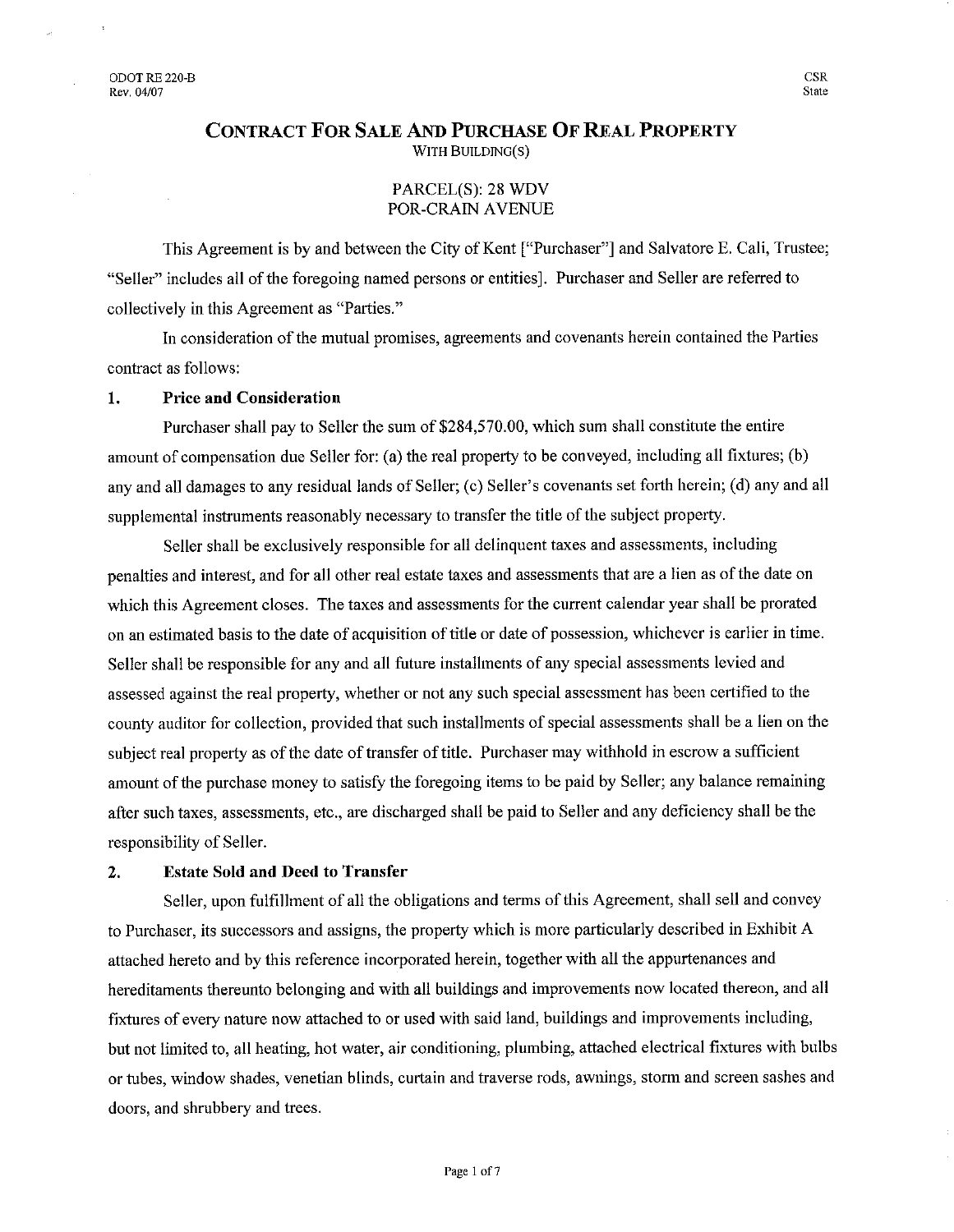If the rights, titles and estates described in Exhibit A constitute the fee simple in, to and of the real property, then such sale and conveyance by Seller shall be by a good and sufficient general warranty deed with, if applicable, full release of dower. In the event the rights, titles, and estates described in Exhibit A constitute something less than the fee simple of the real property, then such sale and conveyance by Seller shall be by a good and sufficient deed or other instrument regularly and ordinarily used to transfer such lesser rights, titles and estates with, if applicable, full release of dower.

#### **Limited Access Parcels - Waiver of Abutters' Rights** 3.

If the property described in Exhibit A is designated by Purchaser as a limited access parcel, then Seller further agrees to release to Purchaser, its successors and assigns, any and all abutters' rights, including access rights, appurtenant to any remaining lands of Seller (from which the property described in Exhibit A is being severed) in, over, on, from and to the property described in Exhibit A.

#### $\overline{4}$ . **Supplemental Instruments**

Seller agrees to execute any and all supplemental instruments or documents necessary to vest Purchaser with the rights, titles and interests described in Exhibit A.

#### 5. **Warranty of Title**

Seller shall, and hereby does, warrant that the property described in Exhibit A is free and clear from all liens and encumbrances whatsoever, except: (a) easements, restrictions, conditions and covenants of record; (b) all legal highways; (c) zoning and building laws, ordinances, rules and regulations; and (d) any and all taxes and assessments not yet due and payable.

#### **Elimination of Others' Interests** 6.

Seller shall assist, in whatever manner reasonably possible under the circumstances, to procure and deliver to Purchaser releases and cancellations of any and all other rights, titles and interests in the property described in Exhibit A, such as, but not limited to, those belonging to tenants, lessees, mortgagees or others now in possession or otherwise occupying the subject premises, and all assessment claims against said property.

#### 7. **No Change in Character of Property**

Seller shall not change the existing character of the land or alter, remove, destroy or change any structure or fixture located on the property described in Exhibit A. If, prior to the date on which possession of the subject property is surrendered to Purchaser, the subject property, including structures and fixtures, suffers any damage, change, alteration or destruction then, and without regard to the cause thereof, Seller shall restore the subject property to the condition it was in at the time Seller executed this Agreement; in the alternative, Seller may agree to accept the abovementioned purchase price less the costs associated with such restoration. If Seller refuses to either restore the premises or accept the decreased consideration as aforementioned, then Purchaser, at its option after discovery or notification of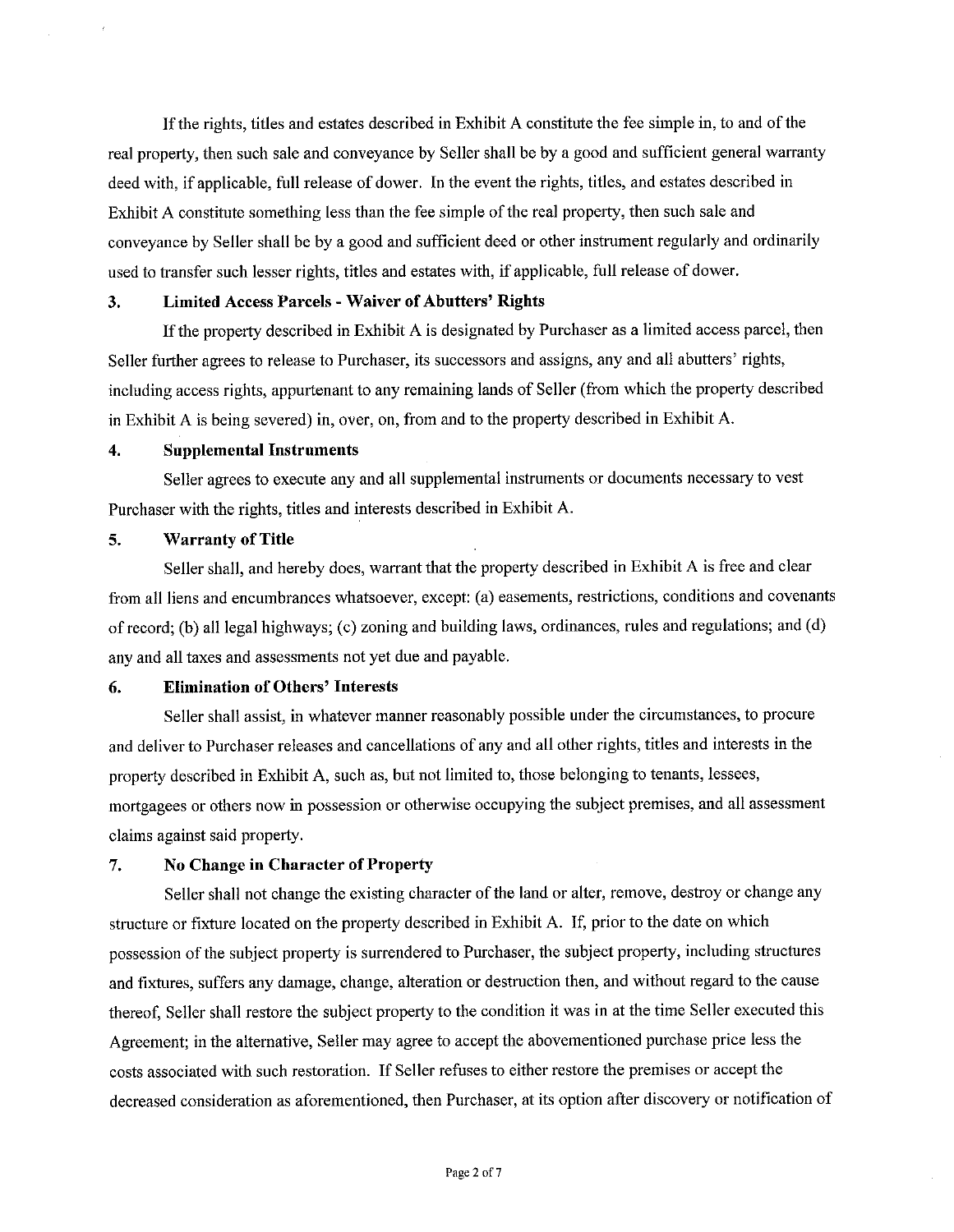such damage, change, alteration or destruction, may terminate and cancel this Agreement upon written notice to Seller.

#### 8. **Offer to Sell**

If Seller executes this Agreement prior to Purchaser, then this Agreement shall constitute and be an Offer to Sell by Seller that shall remain open for acceptance by Purchaser for a period of 20 days immediately subsequent to the date on which Seller delivers such executed Agreement to Purchaser. Upon Purchaser's acceptance and execution of this Agreement within said period of 20 days, this Agreement shall constitute and be a valid Contract for Sale and Purchase of Real Property that is binding upon the Parties.

#### $9<sub>z</sub>$ **Designation of Escrow Agent**

Seller agrees that Purchaser may designate an escrow agent to act on behalf of the Parties in connection with the consummation and closing of this Agreement.

#### 10. **Closing Date**

The consummation and closing of this Agreement shall occur at such time and place as the Parties may agree, but no later than 10 days after Purchaser notifies Seller in writing that Purchaser is ready to consummate and close this Agreement. Provided, however, in no event shall such consummation and closing occur more than 120 days after the last date on which one of the Parties executes this Agreement.

#### Physical Possession of Structures Occupied by Seller 11.

Seller shall surrender physical possession of all structures occupied by Seller, or the portions thereof occupied by Seller, to Purchaser not later than 30 days after Purchaser tenders the purchase price to Seller. Seller agrees that Purchaser may withhold in escrow from the purchase price the sum of \$N/A to ensure that the subject structures will be vacated on or before the 30 days mentioned above and that the subject structures will be surrendered to Purchaser in the same condition as it was in at the time Seller executed this Agreement. If Seller properly vacates and surrenders possession of the subject structures as aforesaid, then said \$N/A shall be paid immediately to Seller. If the subject structures are not vacated as aforesaid, a rental agreement for the subject structures shall be entered into by the Parties, in which Seller shall be the lessee and Purchaser shall be the lessor, and upon execution of such rental agreement the said \$N/A shall be paid immediately to Seller; in the event Seller fails or refuses for any reason to enter into such rental agreement, then Purchaser may retain all or part of the said \$N/A withheld in escrow to compensate Purchaser for the reasonable amount of rent that Seller owes for holding over possession of the subject structures, plus an amount to pay for any taxes, assessments and for any costs of restoration necessary to put the structures in the same condition as they were at the time Seller executed this Agreement.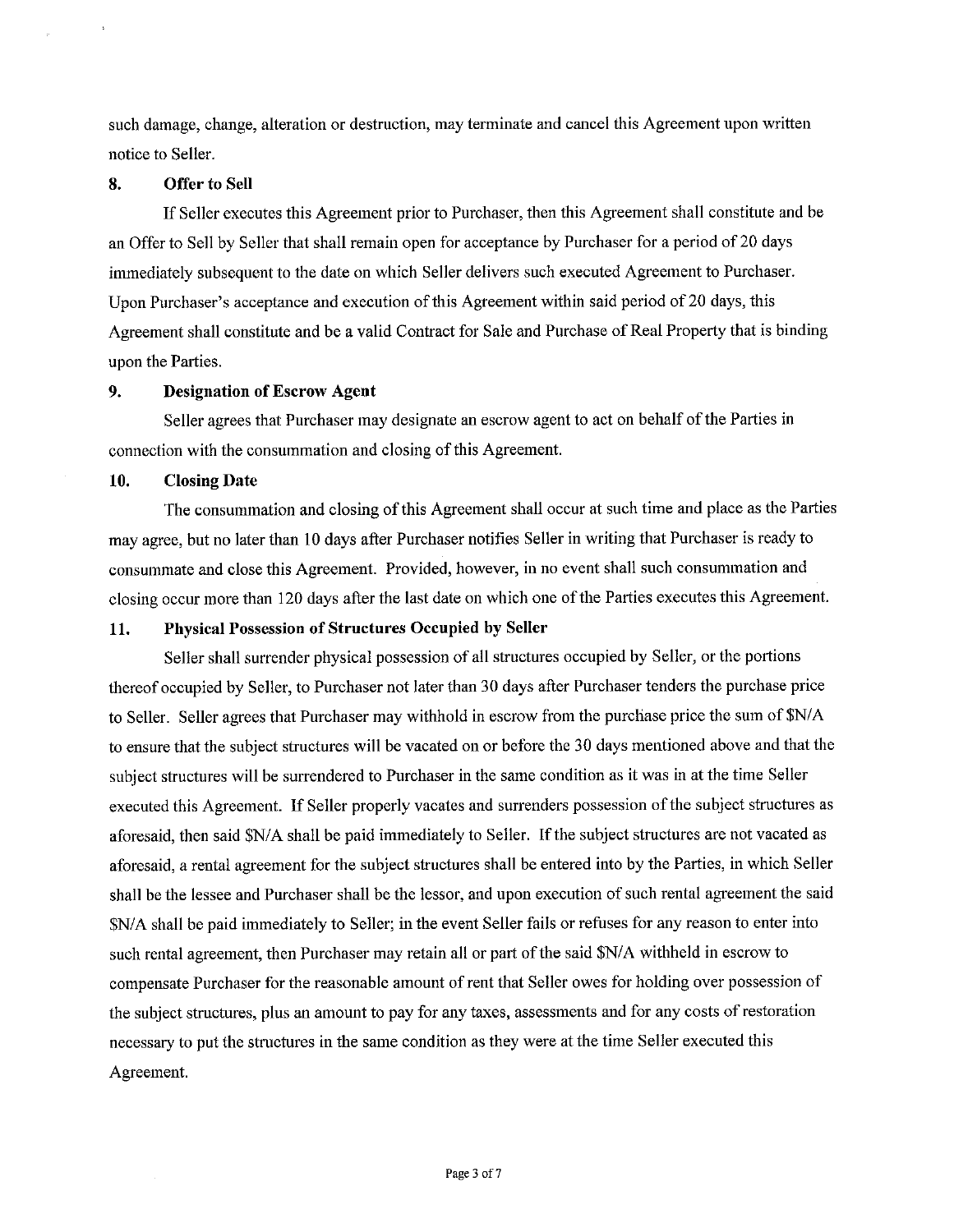#### 12. **Physical Possession of Vacant Land and Structures**

Seller shall surrender physical possession of vacant land and vacant structures to Purchaser not later than the date on which Purchaser tenders the purchase price to Seller.

#### **Control of Property Occupied by Seller's Tenant(s)** 13.

Control of property occupied by Seller's tenant(s) shall be assumed by Purchaser on the date Purchaser tenders the purchase price to Seller. From that date forward, Purchaser shall be entitled to collect and retain as its own funds any and all rental payments thereafter made by such tenant(s). If any rents due under the lease(s) with Seller have been prepaid by Seller's tenant(s), then said prepaid rents shall be prorated to the date on which the purchase price is tendered by Purchaser, and said prepaid rents shall be paid to Seller and Purchaser in accordance with such proration.

#### 14. **Binding Agreement**

Any and all of the terms, conditions and provisions of this Agreement shall be binding upon and shall inure to the benefit of Seller and Purchaser and their respective heirs, executors, administrators, successors and assigns.

#### **Multiple Originals** 15.

This Agreement may be executed in two or more counterparts, each of which will be deemed an original, but all of which together shall constitute but one and the same instrument.

#### **Entire Agreement** 16.

This instrument contains the entire agreement between the Parties, and it is expressly understood and agreed that no promises, provisions, terms, warranties, conditions or obligations whatsoever, either express or implied, other than herein set forth, shall be binding upon Seller or Purchaser.

#### **Amendments and Modifications** 17.

No amendment or modification of this Agreement shall be valid or binding upon the Parties unless it is made in writing, cites this Agreement and is signed by Seller and Purchaser.

IN WITNESS WHEREOF, the parties hereto, namely the City of Kent and Salvatore E. Cali, Trustee have executed this agreement on the date(s) indicated immediately below their respective signatures.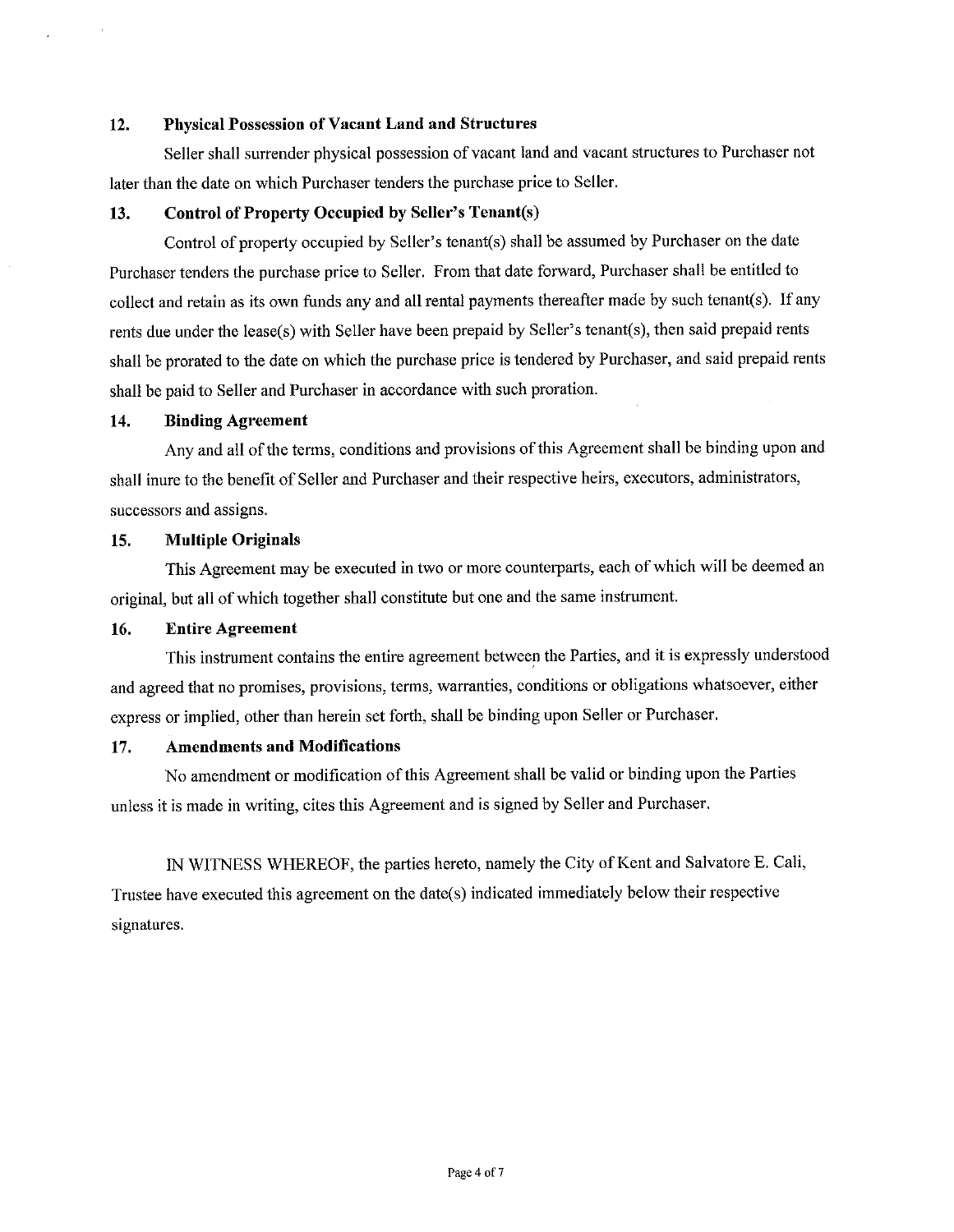**RE 249-C** Rev. 04/07

 $\bar{z}$ 

# SALVATORE E. CALI, TRUSTEE

E Bali  $By:~$ Salvatore E. Cali Trustee

STATE OF OHIO, COUNTY OF CUYAHOGA ss:

| BE IT REMEMBERED, that on the $297H$ day of $HPLU$                                                   | , 2006.                                       | , before |
|------------------------------------------------------------------------------------------------------|-----------------------------------------------|----------|
| me the subscriber, a Notary Public in and for said state and county, personally came the above named |                                               |          |
| Salvatore E. Cali, Trustee, who acknowledged being the                                               | ΩŤ                                            |          |
|                                                                                                      | and who signed or acknowledged the signing of |          |

the foregoing instrument to be the voluntary act and deed of said Salvatore E. Cali, Trustee.

IN TESTIMONY WHEREOF, I have hereunto subscribed my name and affixed my official seal on the day and year last aforesaid.

NOTARY PUBLIC My Commission expires:

BETTY DUKES Notary Public, State of Ohio, Cuy. Cty. My Commission Expires Dec. 12, 2007  $3016$  $\mathcal{K}_{\!\!\mathcal{O}}$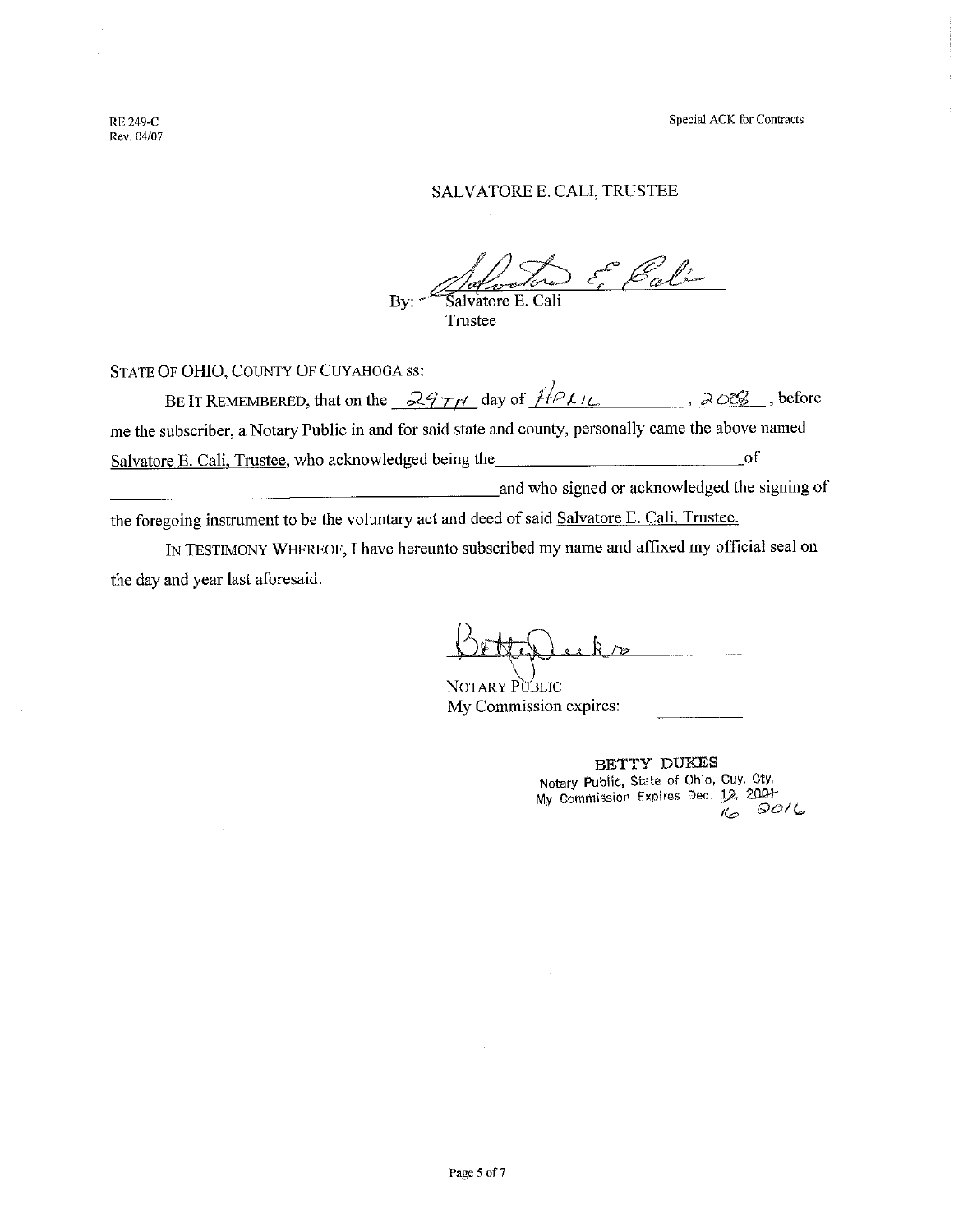And, for the consideration hereinabove written, Frances M. Cali, the spouse of Salvatore E. Cali, Trustee, hereby relinquishes to said Grantee, its successors and assigns, all rights and expectancies of Dower in the above described premises.

IN WITNESS WHEREOF Salvatore E. Cali, Trustee and Frances M. Cali have hereunto set their hands on the  $25 \tau$ / $\mu$  day of  $\pi$ / $26 \mu$  $79$  $2008$ 

ÁTORE E. CALI, TRUSTEI

nces M. Cali (NCES M\_CAL

## STATE OF OHIO, COUNTY OF CUYAHGOA ss:

BE IT REMEMBERED, that on the  $2574$  day of  $\sqrt{198}$  is  $, \partial\!\phi\!\otimes\!\phi$ before me the subscriber, a Notary Public in and for said state and county, personally came the above named Salvatore E. Cali, Trustee and Frances M. Cali, who signed or acknowledged the signing of the foregoing instrument to be their voluntary acts and deeds.

IN TESTIMONY WHEREOF, I have hereunto subscribed my name and affixed my official seal on the day and year last aforesaid.

NOTARY PUBLIC My Commission expires:

BETTY DUKES Notary Public, State of Ohio, Cuy. Cty. My Commission Expires Dec. 12, 2001  $16,2016$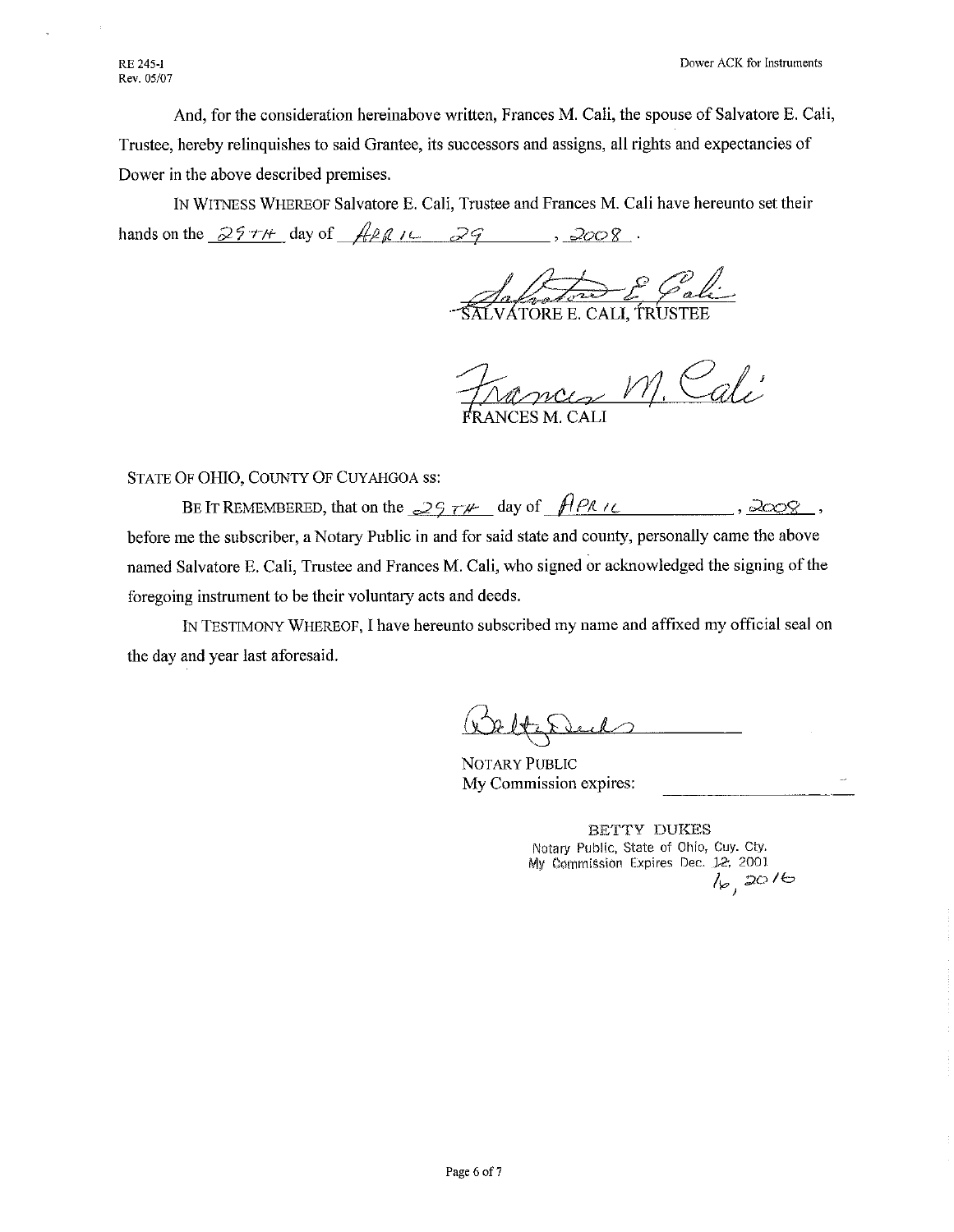James S. Bowling, P.E. City Engineer Department of Public Service

Date: By:

 $\bar{z}$ 

before me the subscriber, a Notary Public in and for said state and county, personally came the above named have not contained the same contained the same contained the same contained the same contained the same contained the same contained the same contained the same contained the same contained the same contained the sam City of Kent, who signed or acknowledged the signing of the foregoing instrument to be the voluntary act and deed of the City of Kent.

IN TESTIMONY WHEREOF, I have hereunto subscribed my name and affixed my official seal on the day and year last aforesaid.  $\bar{\lambda}$ 

> NOTARY PUBLIC My Commission expires: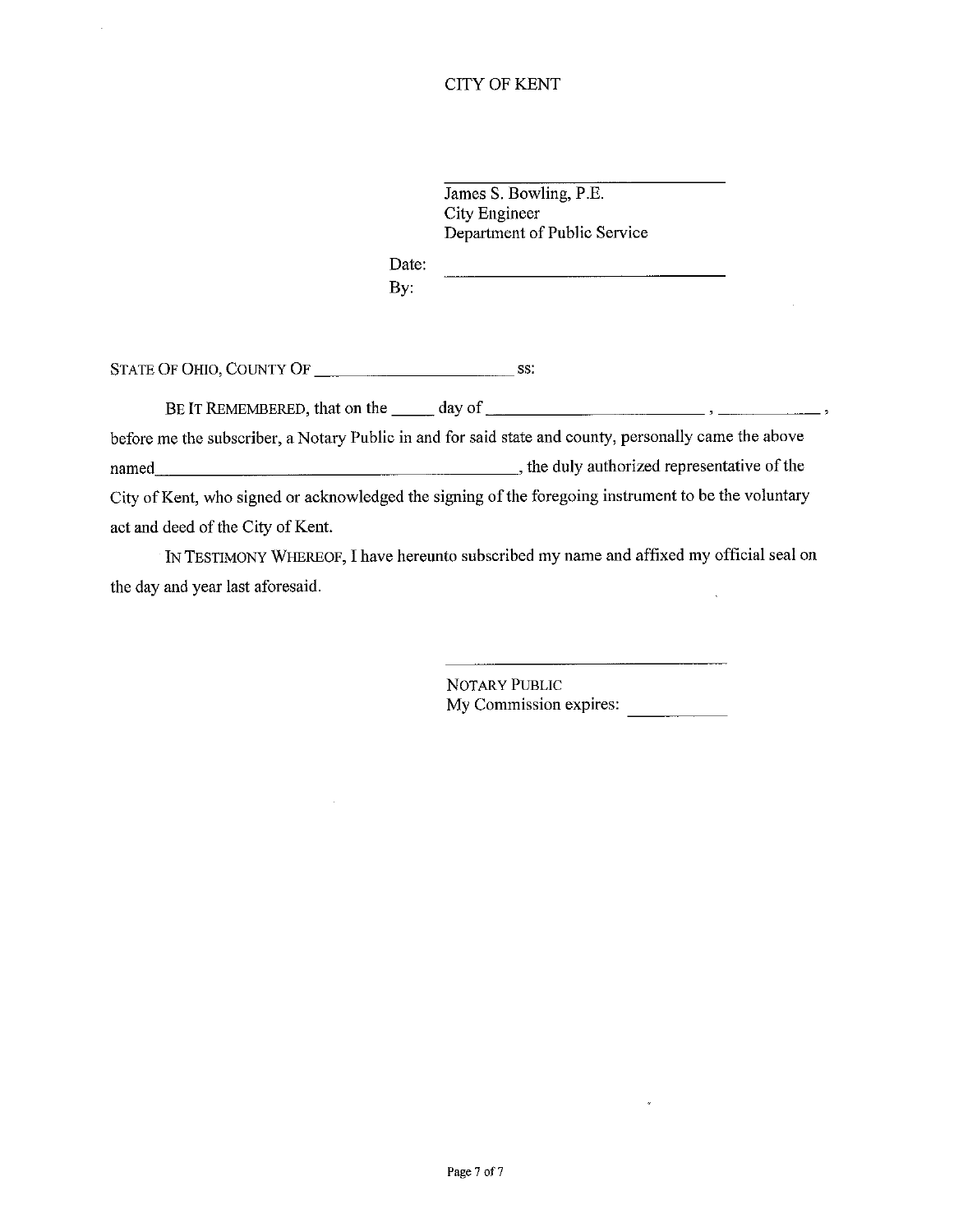### **EXHIBIT A**

RX 251 Rev. 10/06

PID **PARCEL** CTY-RTE-SEC Version Date

Page 1 of 2 18466 28-WDV POR-CRAIN\_AVENUE 12/01/06

## PARCEL 28-WDV POR-CRAIN\_AVENUE ALL RIGHT, TITLE AND INTEREST IN FEE SIMPLE IN THE FOLLOWING DESCRIBED PROPERTY WITHOUT LIMITATION OF EXISTING ACCESS RIGHTS IN THE NAME AND FOR THE USE OF THE CITY OF KENT, PORTAGE COUNTY, OHIO

Grantor/Owner, for himself and his heirs, executors, administrators, successors and assigns, reserves all existing rights of ingress and egress to and from any residual area (as used herein, the expression "Grantor/Owner" includes the plural, and words in the masculine include the feminine or neuter).

### [Surveyor's description of the premises follows]

" Situated in the City of Kent, County of Portage and State of Ohio, being part of Lot 30 of Original Franklin Township, T-3-N, R-9-W, being a parcel of land lying on the right side of the centerline of rightof-way of S.R. 43 (N. Mantua Street) (R/W 66 feet), as shown on the POR-CRAIN AVENUE plans made for the City of Kent, Ohio by ARCADIS G & M of Ohio, Inc. and as recorded in Reception Number of the records of Portage County, Ohio and being located within the following described points in the boundary thereof:

Commencing at a 1" bar in a monument box found at the intersection of the centerline of right-of-way of S.R. 43 (N. Mantua Street) (66 feet) and the centerline of right-of-way of S.R. 43 (Gougler Avenue) (60 feet), said monument box at Station 636+07.11, on the centerline of right-of-way of S.R. 43 (N. Mantua Street):

Thence North 21° 39' 39" East 324.50' along the centerline of right-of-way of S.R. 43 (N. Mantua Street) to Station 639+31.61 on said centerline;

Thence South 68° 20' 21" East 33.00' perpendicular from the centerline of right-of-way of S.R. 43 (N. Mantua Street) to the intersection of said right-of-way and the northerly right-of-way of Crain Avenue (Varies), also being the southwesterly corner of a parcel of land now or formerly owned by Salvatore Cali, Trustee recorded in Volume 8, Page 65, at Station 639+31.61, 33.00' right of the centerline of rightof-way of said S.R. 43 (N. Mantua Street); also being the TRUE PLACE OF BEGINNING of the parcel herein described:

- 1. Thence North  $21^{\circ} 39' 39''$  East 150.00' continuing along the easterly right-of-way line of S.R. 43 (N. Mantua Street) to an iron pin set at Station 640+81.61, 33.00' right of the centerline of S.R. 43 (N. Mantua Street);
- 2. Thence South  $68^{\circ}$  20'  $00^{\prime\prime}$  East 83.00' along the northerly property line of said Cali parcel to an iron pin set at the northeast corner of said Cali parcel at Station 640+81.60, 116.00' right of the centerline of S.R. 43 (N. Mantua Street);
- Thence South  $10^{\circ}$  36' 22" West 83.44' along the easterly property line of said Cali parcel to  $3.$ an iron pin set at a point of inflection at Station 639+99.71, 132.00' right of the centerline of S.R. 43 (N. Mantua Street);
- 4. Thence South 21° 39' 39" West 68.10' along the easterly property line of said Cali parcel to an iron pin set on the northerly right-of-way of Crain Avenue at Station 639+31.61, 132.00' right of the centerline of S.R. 43 (N. Mantua Street);
- 5. Thence North 68° 20' 20" West 99.00' along the southerly property line of said Cali parcel and the northerly right-of-way of Crain Avenue to the TRUE PLACE OF BEGINNING.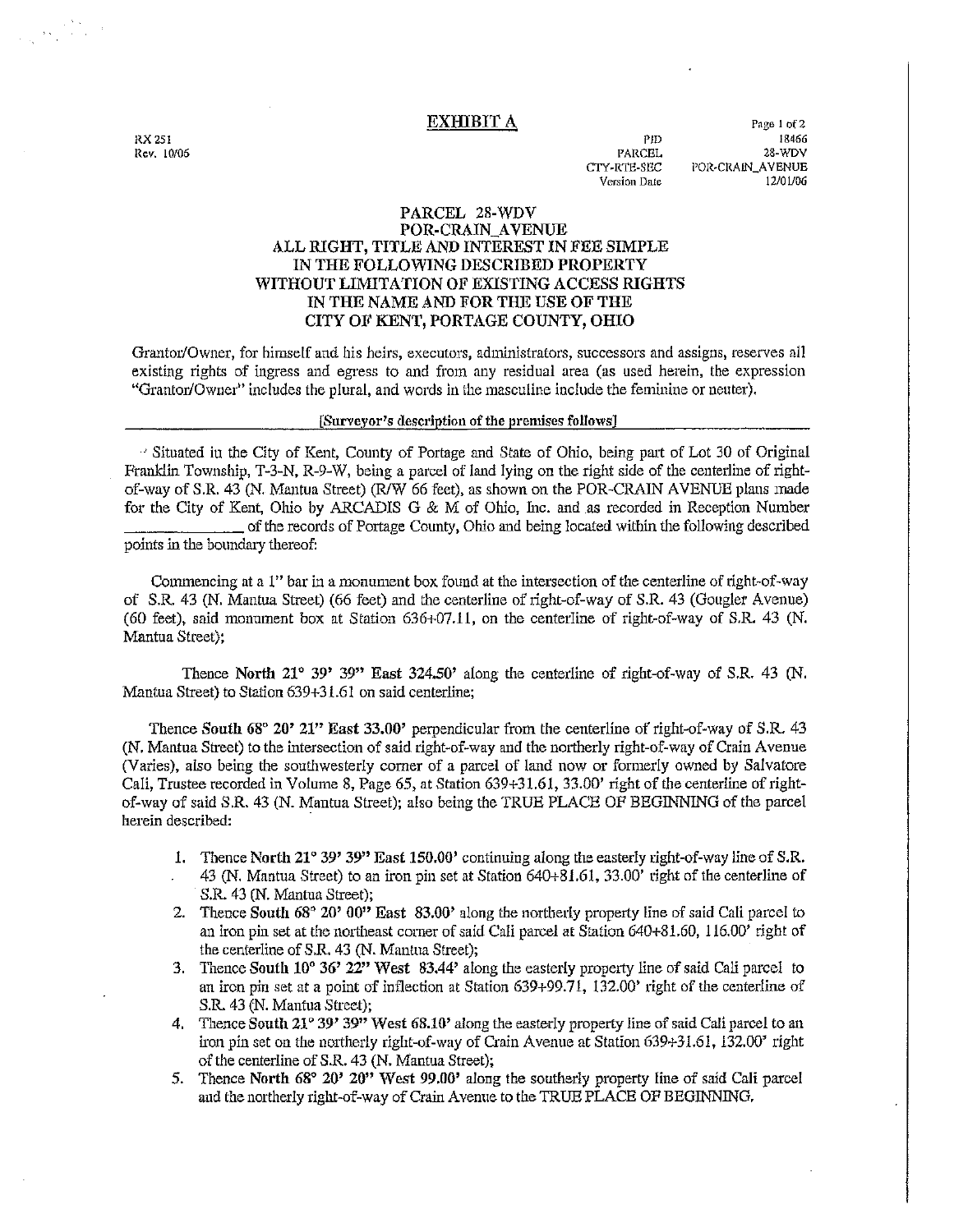### **EXHIBIT A**

RX 251 Rev. 09/06

in yang

Page 2 of 2 PID 18466 **PARCEL** 28-WDV CTY-RTE-SEC POR-CRAIN AVENUE Version Date 12/01/06

The above described parcel contains 14194 square feet of land, which includes 0 square feet in the present road occupied, resulting in a net take of 14194 square feet of land of which is contained within Portage County Auditor's Permanent Parcel Number 170302000290 and subject to all legal highways and easements of record.

This description was prepared by Angela M. Metz, E.I. in December 2006 under the direct supervision of Charles A. Hauber, Registered Surveyor Number 8034 and is based on a field survey performed by Finkbeiner, Pettis & Strout, Inc. (now known as ARCADIS G & M of Ohio, Inc.) in 2004 under the direction and supervision of Michael E. Durbin, Registered Surveyor Number 7528.

Bearings in this description are based on the Ohio Coordinate System, NAD83(86), North Zone.

Grantor claims title by instrument(s) of record in Volume 8, Page 65 of the records of Portage County.

The stations referred to herein are from the centerline of right-of-way of S.R. 43 (N. Mantua Street) as found on the City of Kent Right-of-Way Plan POR-CRAIN AVENUE.

Iron pins set in the above description are 5/8 inch diameter by 30 inch long rebars with a plastic cap stamped "HAUBER 8034" or a drill hole depending upon the nature of the material that is present at each corner after construction.

Grantor conveys all of the property described above, except they reserve the right of ingress and egress to and from S.R. 43 (N. Mantua Street) for himself and his heirs, executors, administrators and assigns.

Grantor, for himself and his heirs, executors, administrators and assigns, reserves the right of ingress and egress to and from any residual area.

 $\mathcal{F}_1$ 

This instrument prepared by ARCADIS G & M of Ohio, Inc. for the City of Kent, Ohio.

www.m awww.com HAURER

20. Dec. 2006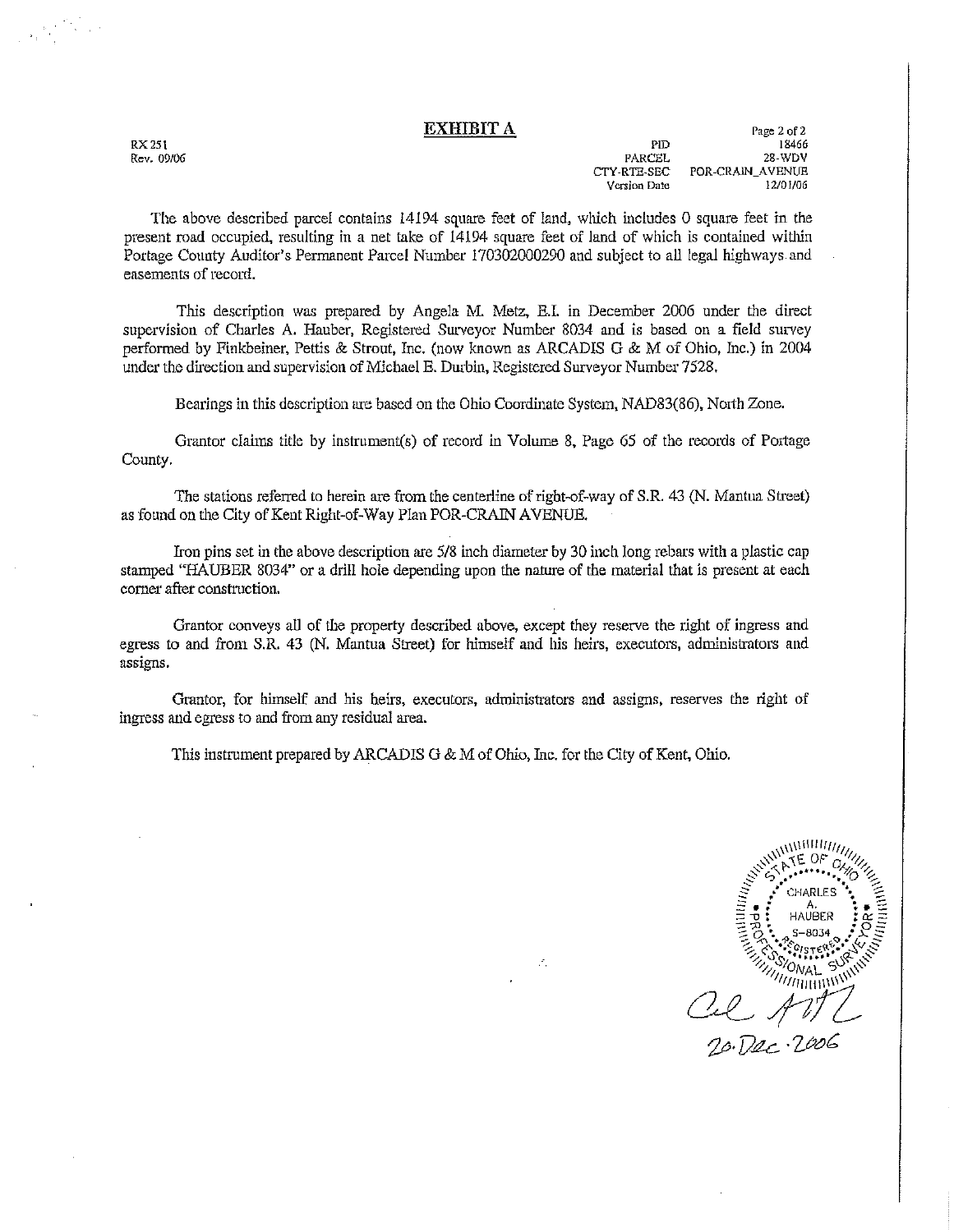|                                                                                 | <b>OWNER'S NAME</b>   | $\sim$ $\sim$<br>Salvatore Call, Trustee                                                                                                                                        | $\mathbb{C} \times \mathbb{C}$ |        | naman wili.<br>NGC 50 MB                                     |                                             | COUNTY<br>ROUTE<br>SECTION<br>PARCEL NO.<br>STATE JOB NO. | PROJECT LD, NO.<br>FEDERAL JOB NO. | Portage<br>ND.<br>28-WDV<br>18466<br>N/A<br>N/A | Fairchild Ave       |
|---------------------------------------------------------------------------------|-----------------------|---------------------------------------------------------------------------------------------------------------------------------------------------------------------------------|--------------------------------|--------|--------------------------------------------------------------|---------------------------------------------|-----------------------------------------------------------|------------------------------------|-------------------------------------------------|---------------------|
|                                                                                 | PAR NO.<br>28-WDV     | ITEMS INCLUDED IN THIS ESTIMATE<br>0.32 acre @ \$265.000/acre                                                                                                                   |                                |        | <b>ORIGINAL</b>                                              | REVISION                                    | e in                                                      | REVISION                           |                                                 | <b>ANDMAL REX.</b>  |
| $\begin{array}{c} \frac{1}{2} \mathbf{1} \\ \frac{1}{2} \mathbf{1} \end{array}$ |                       |                                                                                                                                                                                 |                                |        | 384.800                                                      |                                             |                                                           |                                    |                                                 | \$84, 800           |
| L.<br>A<br>賛                                                                    |                       |                                                                                                                                                                                 |                                |        |                                                              |                                             |                                                           |                                    |                                                 |                     |
| 葜                                                                               |                       | $\sim 3$ .                                                                                                                                                                      | ÷.                             |        |                                                              |                                             |                                                           |                                    |                                                 |                     |
|                                                                                 |                       | ×,                                                                                                                                                                              |                                |        |                                                              |                                             |                                                           |                                    |                                                 |                     |
| 'n,<br>В                                                                        |                       |                                                                                                                                                                                 |                                |        |                                                              |                                             |                                                           |                                    |                                                 |                     |
| N.<br>C<br>松川                                                                   |                       |                                                                                                                                                                                 |                                |        |                                                              |                                             |                                                           |                                    |                                                 |                     |
|                                                                                 |                       | WEBBER & KIND 2011 DE SC. DEPAVERZINS<br>海南的穷                                                                                                                                   |                                |        |                                                              |                                             |                                                           |                                    |                                                 |                     |
| Ŧ<br>$\overline{\mathcal{R}}$                                                   |                       |                                                                                                                                                                                 |                                |        |                                                              |                                             |                                                           |                                    |                                                 |                     |
| Ë<br>E.                                                                         |                       |                                                                                                                                                                                 |                                |        |                                                              |                                             |                                                           |                                    |                                                 |                     |
| S                                                                               |                       | da a sila                                                                                                                                                                       |                                |        | id L                                                         |                                             |                                                           |                                    |                                                 |                     |
| O.<br>Ť                                                                         | 28-WDV<br>28-WDV      | Misc. and Landscape<br>Sian                                                                                                                                                     |                                | M.     | \$3.200                                                      |                                             |                                                           |                                    |                                                 | 33,200              |
| $\mathcal{H}$<br>g.<br>K                                                        | 28-WDV                | Asphalt Parking Int                                                                                                                                                             |                                |        | \$3,000<br>\$15,000                                          |                                             |                                                           |                                    |                                                 | \$3,000<br>\$15,000 |
| न्दे <u>म न स्</u> थ                                                            |                       |                                                                                                                                                                                 |                                |        |                                                              |                                             |                                                           |                                    |                                                 |                     |
| Î<br>Ľ,                                                                         | 28-WDV                | 1 Story Commercial Structure                                                                                                                                                    |                                |        | \$140,000                                                    |                                             |                                                           |                                    |                                                 | 5178,570            |
| D<br>$\mathbb{G}$                                                               |                       |                                                                                                                                                                                 |                                |        |                                                              |                                             |                                                           |                                    |                                                 |                     |
| .<br>Hiptori                                                                    |                       |                                                                                                                                                                                 |                                |        |                                                              |                                             |                                                           |                                    |                                                 |                     |
| $\frac{1}{2}$ $\mathbf{D}$                                                      |                       |                                                                                                                                                                                 |                                |        |                                                              |                                             |                                                           |                                    |                                                 |                     |
| Â.                                                                              | 30 C                  | ŲF                                                                                                                                                                              | $\sim 10$                      |        |                                                              |                                             |                                                           |                                    |                                                 |                     |
| G<br>E.                                                                         |                       | Talla                                                                                                                                                                           |                                | 9 I.I. |                                                              |                                             |                                                           |                                    |                                                 |                     |
|                                                                                 |                       |                                                                                                                                                                                 |                                |        |                                                              |                                             |                                                           |                                    |                                                 |                     |
|                                                                                 |                       |                                                                                                                                                                                 |                                |        |                                                              |                                             |                                                           |                                    |                                                 |                     |
| ß.<br>L.                                                                        |                       | <b>TOTAL PAIR MARKET VALUE FOR REQUIRED</b><br>OFFER FOR REQUIRED RAV AND EXCESS                                                                                                |                                |        | \$246,000                                                    |                                             | \$0                                                       |                                    | \$284,570<br>\$0                                |                     |
|                                                                                 |                       | ADDED COST TO ACQUIRE EXCESS LAND                                                                                                                                               |                                |        |                                                              |                                             |                                                           |                                    |                                                 |                     |
|                                                                                 |                       | VALUE<br><b>AREA</b><br>We, the undersigned, hereby certify that this estimate contains no allowance for any item contrary to Ohio law and that the amount shown represents the |                                |        |                                                              |                                             |                                                           |                                    |                                                 |                     |
|                                                                                 |                       | fair market value of the right of way to be acquired.                                                                                                                           |                                |        |                                                              |                                             |                                                           |                                    |                                                 |                     |
| Recommended                                                                     |                       |                                                                                                                                                                                 |                                |        | Recommended                                                  |                                             |                                                           |                                    |                                                 |                     |
|                                                                                 |                       | Date                                                                                                                                                                            |                                |        |                                                              |                                             |                                                           |                                    | Date                                            |                     |
| Review Appraiser Typed Name<br>Recommended                                      |                       |                                                                                                                                                                                 |                                |        | Review Appraiser Typed Name<br>Ceraid A. Tout<br>Recommended |                                             |                                                           |                                    |                                                 |                     |
|                                                                                 |                       | Date:                                                                                                                                                                           |                                |        |                                                              |                                             |                                                           |                                    | Date                                            |                     |
|                                                                                 | C /O Review Appraiser |                                                                                                                                                                                 |                                |        | Appraisal Unit Manager                                       |                                             |                                                           |                                    |                                                 |                     |
|                                                                                 |                       | Agency Signature Establishing FMVE<br>Date                                                                                                                                      | 131/08                         |        |                                                              | Administrativo Settioment / Cane Settiement |                                                           |                                    | U Taria                                         | $4 - 22 - 08$       |
|                                                                                 | Typed Name & Title    | Jim Bowling, P.E., Cityrongalear                                                                                                                                                |                                |        | Typed Name & Title                                           |                                             |                                                           | Gohn Messmore, LPA Coordinator.    |                                                 |                     |
| Agency Name                                                                     |                       | City of Kent                                                                                                                                                                    |                                |        | Agency Namo                                                  |                                             |                                                           | ODOT - District 4                  |                                                 |                     |
|                                                                                 |                       |                                                                                                                                                                                 |                                |        |                                                              |                                             |                                                           |                                    |                                                 |                     |

 $\label{eq:2.1} \frac{1}{\sqrt{2}}\left(\frac{1}{2}\left(\frac{1}{2}\right)^2\right)^{1/2}\left(\frac{1}{2}\left(\frac{1}{2}\right)^2\right)^{1/2}\left(\frac{1}{2}\left(\frac{1}{2}\right)^2\right)^{1/2}\left(\frac{1}{2}\left(\frac{1}{2}\right)^2\right)^{1/2}\left(\frac{1}{2}\right)^{1/2}\left(\frac{1}{2}\right)^{1/2}\left(\frac{1}{2}\right)^{1/2}\left(\frac{1}{2}\right)^{1/2}\left(\frac{1}{2}\right)^{1/2}\left(\frac{1}{2}\right)^{1/2}\left(\$ 

 $\bar{\beta}$ 

 $\mathcal{L}^{(2)}_{\text{max}}$ 

 $\frac{1}{2} \sum_{i=1}^{n} \frac{1}{2} \sum_{j=1}^{n} \frac{1}{2} \sum_{j=1}^{n} \frac{1}{2} \sum_{j=1}^{n} \frac{1}{2} \sum_{j=1}^{n} \frac{1}{2} \sum_{j=1}^{n} \frac{1}{2} \sum_{j=1}^{n} \frac{1}{2} \sum_{j=1}^{n} \frac{1}{2} \sum_{j=1}^{n} \frac{1}{2} \sum_{j=1}^{n} \frac{1}{2} \sum_{j=1}^{n} \frac{1}{2} \sum_{j=1}^{n} \frac{1}{2} \sum_{j=1}^{n$